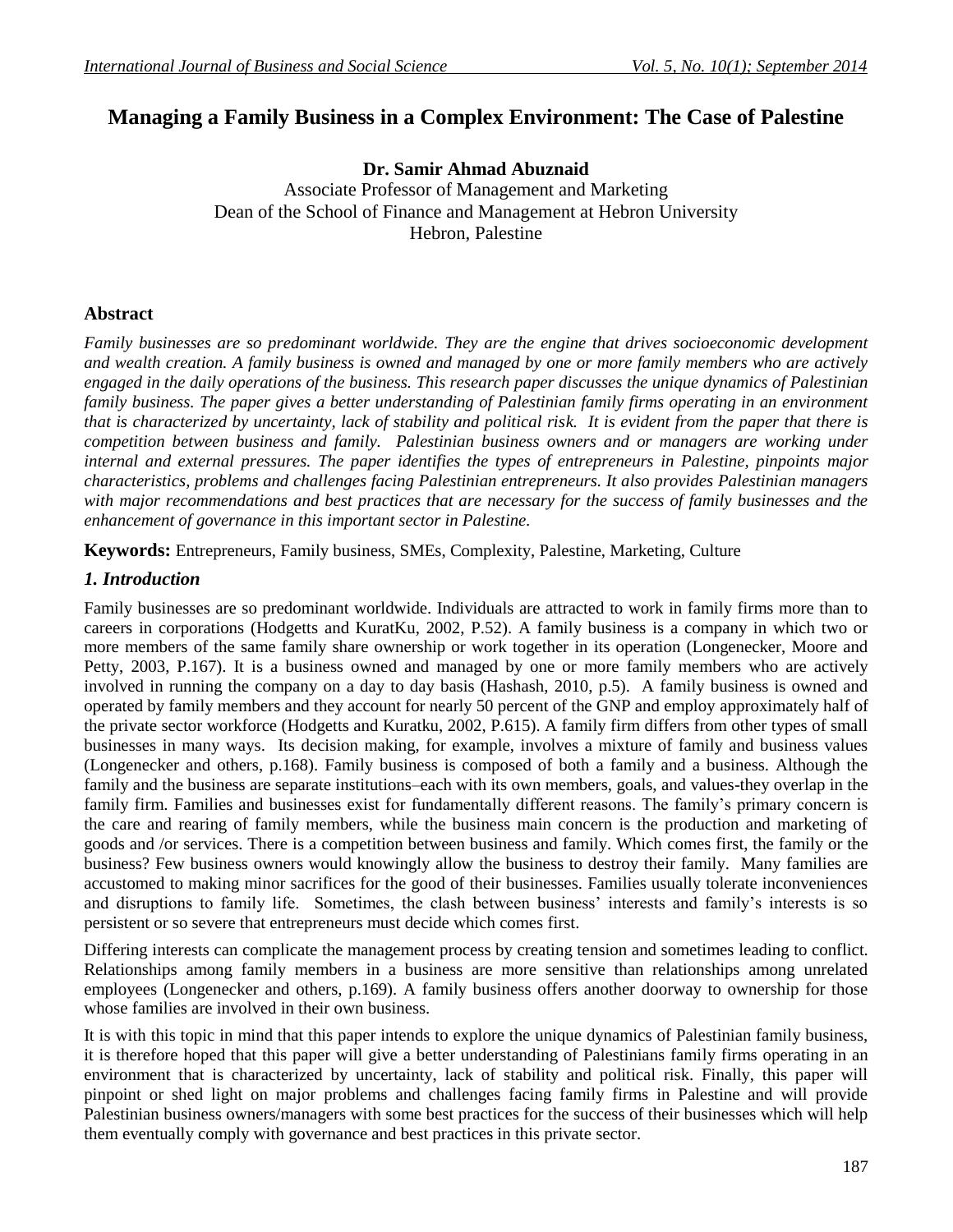### *2. Environmental Analysis*

#### **2.1 Political and Historical Background**

Palestinian people are now about ten millions, five millions living in Palestine, and the rest of them living abroad as refugees. They are Arabs. They speak Arabic and they are either Muslims or Christians. Palestinians are well educated, motivated and driven people who strive to advance themselves and their country. The literacy rate is 92%, the life expectancy at birth is 73 years for females and 70 years for males and the adjusted real per capita GDP is about 1203 US dollars. The average family size is about six persons in 2004 (Palestine Human Resource Report, 2004). Only recently was Palestine recognized by the United Nations as a nonmember State. This partial recognition did not change much on the ground when it comes to the economy and the daily life of Palestinians. Since 1967, Israel has maintained various economic and political restrictions on the Palestinian people activities and institutions which have had detrimental effect on the Palestinian economy and quality of life. While Israel justifies its acts by security concerns, the Palestinians view these acts as an obstacle to the Palestinian statehood. As of 1996, there have been numerous efforts carried out by Arab states and the International community to achieve peace in the region. The Hebron and Wye River agreements were concluded in 1997 and 1998 respectively to facilitate the implementation of the Oslo Accords signed at the White House in 1993 in presence of President Bill Clinton have not produced any result. The 2000 Camp David Peace Summit between the late Palestinian President Yasser Arafat and former Israeli Prime Minister Ehud Barak ended without reaching an agreement and in the following month the Likud Party Ariel Sharon was elected as the Israeli Prime Minister in February 2001. In March 2002, the Beirut Arab summit was held to present plans to defuse the Israeli-Palestinian conflict. Arab leaders put forth an initiative at the summit that offered a comprehensive peace in the region based on the internationally accepted formula of "land for peace", in return to the  $4<sup>th</sup>$  of 1967 boarders, normalization of relations and a final peace treaty. In response, former Israeli foreign minister Shimon Peres welcomed the initiative. Unfortunately, this internationally recognized formula was not implemented by Israel because the latter was not ready for withdrawing to 1967 boarders and rejected the right of Palestinian refugees of return. *[Http://en.wikipedia.org/wiki/MiddleEast-peaceprocesss.](http://en.wikipedia.org/wiki/MiddleEast-peaceprocesss)*

In July 2002, the "International quartet" made up of the United States, the European Union, the United Nations, and Russia outlined the principles of a "Road Map" for peace including an independent Palestinian state. The plan called for actions by Israel and the Palestinian Authority and putting off the disputed issues until rapport between the two sides could be established. The Palestinian National Authority was asked to take all measures on the ground to arrest, and restrain individuals and groups conducting and planning violent attacks against Israelis and to rebuild the Palestinian National Authority security apparatus to confront all those engaged in violence. Israel was then required to dismantle settlements established after March 2001, freeze all settlement activities, remove its army from Palestinian areas occupied after 28 September 2002, end curfews and ease restrictions on the movement of persons and goods.(http://www.state. gov/r/pa/prs/203/2006.htm) The Palestinian Authority has fully fulfilled its obligations under this plan while Israel dismantled only minor post-March 2001 settlements and has actually expanded others and has evacuated Gaza Strip in August 2005. On November 29, 2012, the United Nations General Assembly voted overwhelmingly to accord Palestine 'Non-Member Observer State' status in United Nations. This partial recognition, however, did not change things on the ground. On the contrary, more settlements, more incursions, and more arrests of Palestinians by Israel have been conducted since then.

The Israeli army however, still regularly carries out incursions into Palestinian controlled areas. More evidently, Israel has launched three wars on Gaza since 2008. These wars have been dubbed different names by Israel. Gaza war 2008-2009 killed 1440 civilians, injured 5380 of whom 1872 were children. This war also damaged schools, hospitals, mosques and buildings belonging to the United Nations (Fayyad, S. 2005). Then the 2012-war and July 8, 2014 war followed respectively. This latest war followed 8 years of blockade that crippled the economy in Gaza and denied Palestinian the access to basic goods and commodity. The Israel launched its war in the Hamas controlled Gaza Strip. The seven weeks of Israeli bombardment ,Palestinian rocket attack and ground fighting have resulted in 2200 Palestinians causalities, of which 75%were civilians ,11,100 were wounded ,66 Israeli soldiers killed,4 Israeli civilians were killed and 450 Israeli soldiers and 80 Israeli civilians were wounded. The Israeli bombardment also resulted in 17,000 Palestinian homes, schools and mosques been reduced to rubble. The New York Times noted that damage in the third war was more severe than in the two proceeding wars. Gaza's main power plant was destroyed, leaving the Strip with only electric generator power for the next year. Two sewage pumping stations were destroyed, businesses were targeted and destroyed.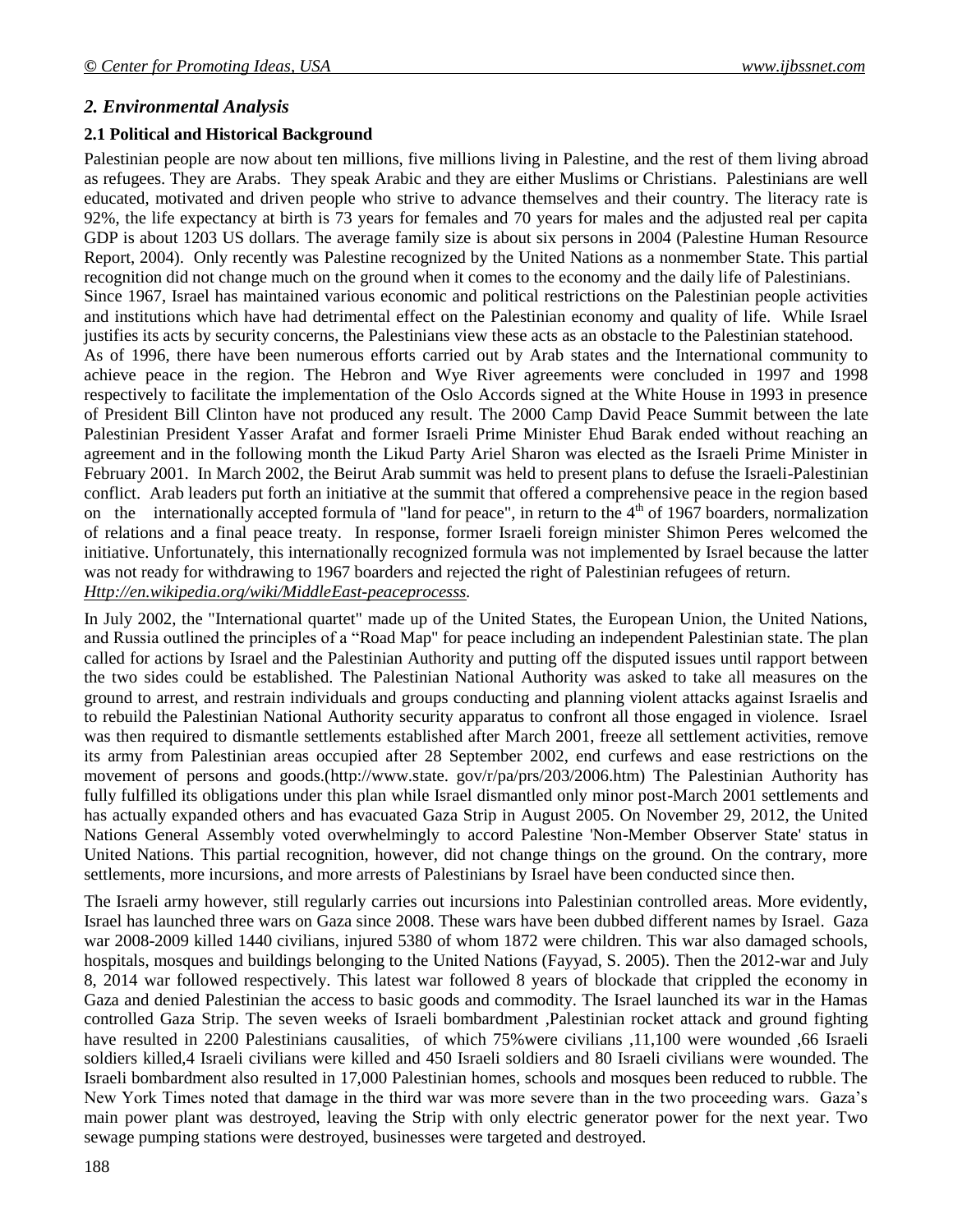A number of tunnels leading to both Israel and Egypt have been destroyed. On the  $26<sup>th</sup>$  of August, Egypt brokered a ceasefire agreement between Palestinian and Israelis. Palestinian and Israeli leaders signed the agreement promising only limited change to conditions in Gaza and let unresolved the broader issues underpinning the conflict.

### **2.2 Socio-Economic Factors**

In the face of economic and social hardships, Palestinians have developed noble aspirations of living in peace, rearing their children and building their state. These aspirations are constantly being challenged by today's grim prospects which leave little room for hope. Yet hope is vital to counter extreme alternatives that hold no future. (ILO, Geneva, 2009)

For four decades, the Israeli relations with the Occupied Territories have been prescribed by the Israeli Defense Forces (IDF). In 1967, the Israeli civil administration assumed authority for Palestinian economic, political and institutional affairs, some of which have since been transferred to the Palestinian Authority. Such polices directly affected Palestinian economic affairs such as taxation, customs, banking, money, and insurance, agriculture, industry and crafts, land, water, labor and other resources (UNCTAD, 1986). The Palestinian economy is in decline and unemployment is rising at an alarming levels. Unemployment in Palestine, according to ILO standards, stood at 20.6% in the second quarter of 2013(compared to 20.9% in Q2 of the previous year). Adding to those who became frustrated by the labor market, actual unemployment reached 24.55 in Q2 2013(The Government of Palestine, Unlocking Statehood, 2013, p.21). The latest World Bank report has indicated that in the labor force, one out of six Palestinians in the West Bank and nearly every second person in Gaza were unemployed even before the recent conflict, this is unsustainable situation. (The World Bank Press Release, September, 16, 2014). The report went on to add " without immediate action by the Palestinian National Authority, donors and the Government of Israel to re-vitalize the economy and improve the business climate, a return to violence as we have seen in recent years will remain a clear and present danger" (World Bank, Press Release, September 16,2014). The Deterioration of Palestinian economy declined in 2014, particularly in Gaza where the situation was dire even before the recent conflict. The average yearly economic growth exceeded 8% before 2007 and 2011 but declined to 1.9% in 2013, and reached minus 1% for the first quarter of 2014. (World Bank Report, Press Release,September,16.2014).The 2014 war on Gaza will put further stress on an already struggling Palestinian economy with falling income per capita in 2013,projected to contract further by the end of 2014.

The Palestinian economy is affiliated with emerging economies, yet it has its own characteristics: **First,** The Palestinian national economy has no national currency. The absence of national currency has led to the use of four different currencies. The currencies used are New Israeli Shekel (NIS), Jordanian Dinar (JD), US dollar, and the Euro. Having multi-currency circulations reduces the efficiency of the Palestinian economy and denying the benefits which may be accomplished from the revenues associated with the use of national currencies such as the seignior age process (Sabri, p.2). In the West Bank and Gaza there are 17 banks with 235 branches , 239 licensed money changers' shops with 38 branches and 10 licensed insurance companies with 116 branches (Head of Palestine Monetary Fund and Insurance Companies Union, September 23,2014). Insurance sector, however, is supervised by the insurance directorate of Palestine Capital Market Authority (PCMA) to align its regulatory and supervisory frameworks to the best international practices and to assess its supervisory framework against the global insurance core principles promulgated by the International Association of Insurance Supervisor (IAIS), and to develop an action plan to address key issues found by the assessment (Palestine Capital Market Authority, 2013, p.17). **Second,** the service sector dominates the bulk of Palestinian economy with 67% of Palestinians GDP coming from this sector. Family businesses receive financial loans form microfinance institutions like Palestine for Credit and Development(FATEN),Palestinian Agriculture Relief Committee (PARC),Arab Center for Agricultural Development (ACAD), ASALA , Palestine Development Fund(PDF),Young Men Christian Association(YMCA)American Near East Refugee(ANERA,). **Third,** The Palestinian economy suffers from high unemployment rate. Unemployment rate in the West Bank is around 23.1% while it is much higher in Gaza due to the blockade which lasted for more than eight consecutive years and the latest Israeli war on Gaza which lasted for more than fifty days in which many businesses have been targeted and destroyed (Palestine Central Bureau of Statistics, 2014).

Today Palestine is almost 100 percent dependent on Israel for electricity. There is a small generating capacity in Gaza, and almost none in the West Bank.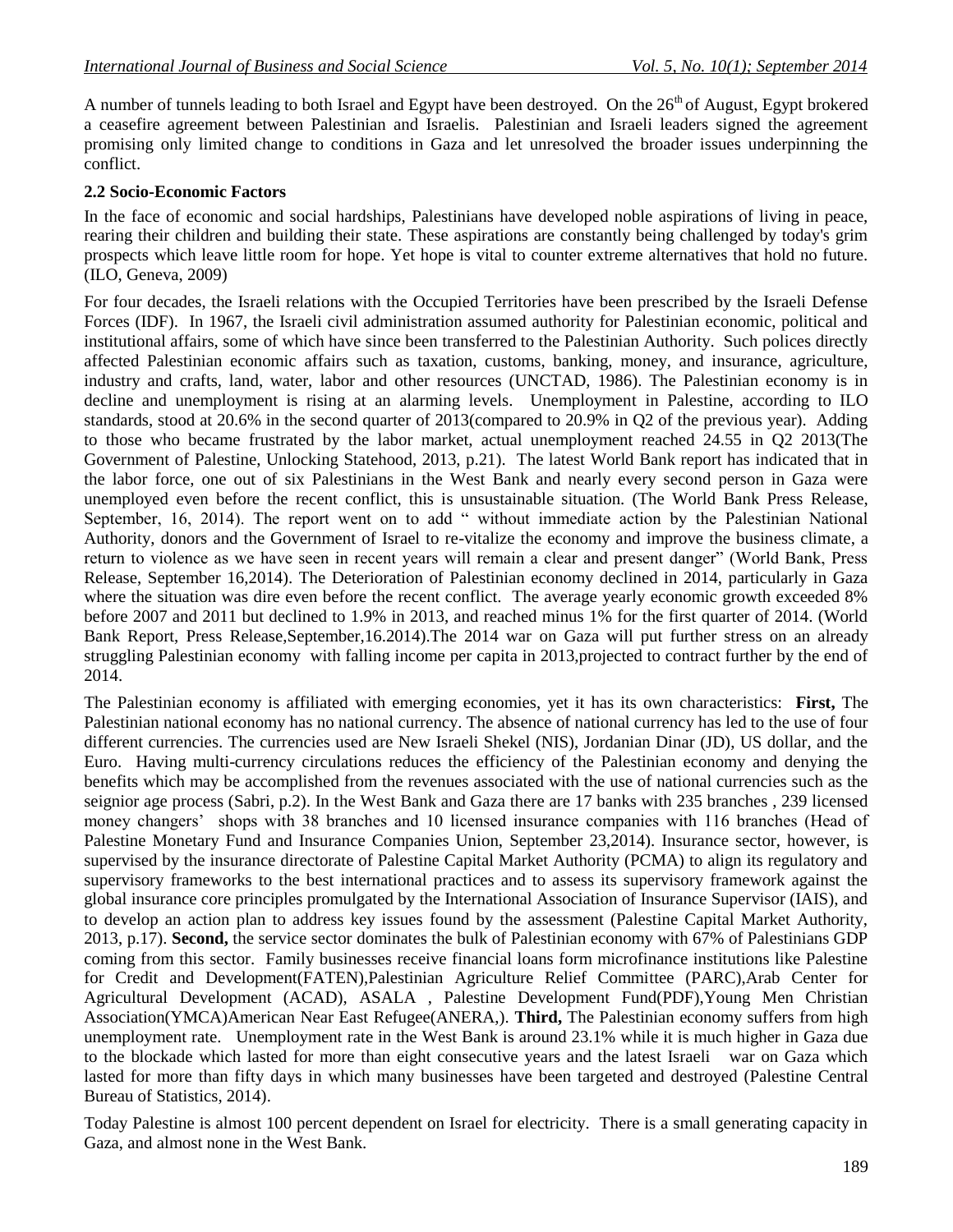Electricity is produced in Israel and sold to Palestinians through three Palestinian Electricity companies as main distributors of electricity. They sell electricity to Palestinian inhabitants, businesses and institutions. Palestinian companies are responsible for collection and payment to the Israeli Electricity Company.

The occupation, however, not only influences Palestinian values, but it also shapes the economic life of the average Palestinian (ASALA, October, 2010, p.24). Palestinians have no control over sea, air or borders. The Palestinian economy, consequently**,** suffers a lot from Israeli practices and restrictions such as the lack of freedom of movement for people and goods, as well as transportation problems. Within the West Bank, these restrictions include obstacles or "closures" in the form of checkpoints ,road blocks, metal gates, earth mounds, walls, road barriers and trenches, in addition to the racist separation wall constructed predominantly east of the Green Line inside the West Bank, with Gaza effectively been sealed from the rest of the world. The separation wall has turned the West Bank into a fragmented set of social and economic islands or enclaves cut off from one another. It has surrounded Gaza with a perimeter fence with heavily controlled crossings (ASALA, October, 2010, p.24). Physical barriers are further reinforced by intricate administrative procedures, including a highly restrictive permit requirement system. The total number of closures increased from 558 in December 2007 to reach 630 by September 2008, not including temporary "flying" checkpoints. Moreover, this number represents a 59% increase over the 396 closures that were in place at the time of signing of the Agreement on Movement and Access in November 2005 (OCHA, 2009d).

The Economic Minority Report to the Ad Hoc Liaison Committee has indicated that for the Government of Israel (GOI) sincere efforts are needed to allow better and faster movement of people and goods in, out and among the Palestinian territories, while taking into account legitimate security concerns of the GOI (World Bank, 2014). The potential for a sustainable economy is inextricably linked to political settlement and the realization of the twostate solution. For this reason, the achievement of sovereignty by far will be the single biggest boost for the Palestinian economy (State of Palestine, 2013, p.22). Obstacles like high cost of transport due to closures, and poor infrastructure prevented Palestinian economy from stimulating trade without Israeli participation. The phenomenon of Israeli firms subcontracting work to the Palestinian labor-surplus economy for re-export to Israel and beyond which emerged in the 1980s has since become one of the main features of Israeli-Palestinian trade and economic relations. Such economic relations had minimal spillover effects on the local Palestinian economy and productive capacity, as subcontracting shifted from one branch to another in line with the changing trade dynamism of a liberalized Israeli economy, while technology transfer was minimal (United Nations, 2009). The Israeli strategy throughout the 1980s actively supported and funded by the United States –was conducted under the "theme" of improving the quality of life of Palestinians" which aimed at permitting personal prosperity but forcibly restraining communal development (OCHA, March 2009). Ever since Israeli Palestinian trade relations were dominated by much higher levels of Israeli exports to the occupied Palestinian territories, while Palestinian agriculture and manufacturing remained focused on low value added, uncompetitive, labor intensive production processes.

It is worth mentioning that Israel has divided the West Bank into three different administrative areas:

Area A- under Palestinian administrative and security control. This area includes civil gatherings in major cities.

Area B- under Palestinian and Israeli security control, this area includes the communities around cities and towns.

Area C- under full Israeli control, this area is a state land outside the inhabited areas. Unfortunately Area C comprises 75% of the Palestinian land under which Palestinian Authority have no control. The majority of industries including stone cutting businesses are in area C which is under full Israeli control.

In the West Bank, marketing is usually handled by local agents and representatives. Exhibitions and trade fairs remain the best arena for promoting a product, though there are relatively few of them. Telemarketing and the internet are increasingly popular marketing methods, although the shortage of telephone lines limits this option at present (British Consulate, 26 May 2010). The West Bank and Gaza have few department stores and supermarkets with the majority of retail outlets being in Hebron governorate. About 60% of the total products of the Palestinian industrial products are sold and distributed without any marketing effort, and only 18% of total family firms have exclusive agents to distribute their products. The latest World Bank report has concluded that "within this fragile socio-political context, economic recovery becomes a priority. This will allow continuity in provision of services and jumpstart economic activity, which is conflict affected society (World Bank, Press Release, 2014).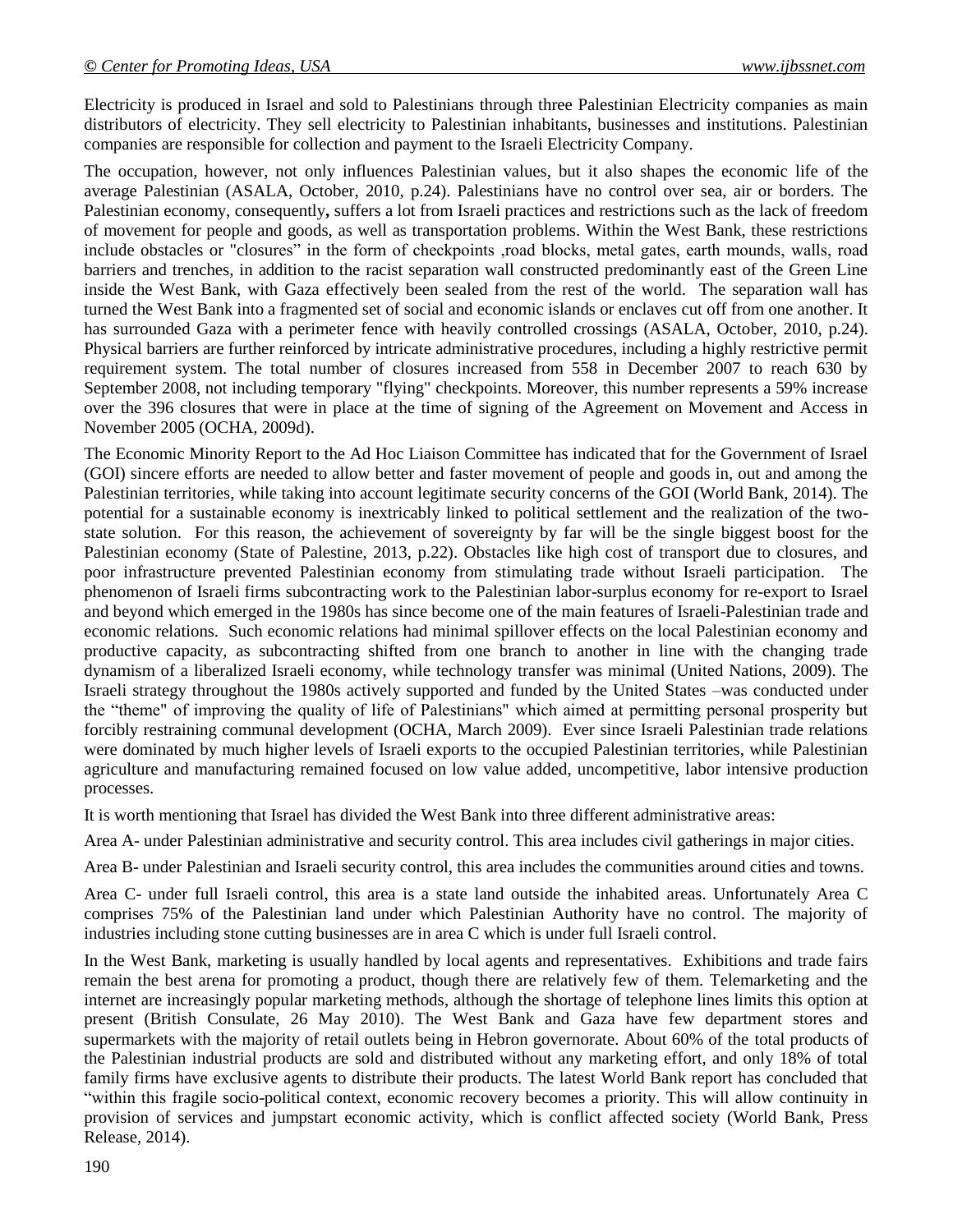## *3. Family Businesses in Palestine*

The importance of family business stems from the fact that it forms the majority of the private sector in both developing and developed economies. For Palestinians it plays a pioneering role in the Palestinian economic development. It also forms the safety valve against the spread of unemployment as a result of deteriorating political conditions and continuous closure imposed by Israel which prevents thousands of Palestinians employees from crossing the so called green line into Israel (Abuznaid and Doole, 1999, p.1). The number of private national operating establishments is 88,421 in the West Bank and 42,853 in Gaza Strip (PCBS, p.19). In a survey conducted by PCBS it was found that 97%of private business firms in Palestine are classified as small business of which 925 businesses are employing less than 10 employees. The survey also added that Palestinian small businesses employ 65% of the total 1,000,000 employees in Palestine. The number of sole proprietorship in the West bank is 66.4 and 33.6 in Gaza (PCBS, p.21). The Palestinian economy is not an exception. This applies to all business sectors including commercial, industrial, agricultural and service sector. Family business accounts for more than 70% of West Bank businesses. Therefore, we can conclude that the Palestinian private sector is mainly family business and it applies to all sectors including the industrial sector. Establishment Census Atlas of Palestine ,2012 has indicated that sole proprietorship establishment in the West bank comprise 66.4% while in Gaza it is 33.6%.The remaining businesses are in the form of partnership or private corporations (PCBS, p.21). Family businesses differ in many ways from non-family businesses, and business families function quite differently from non –business families.

A family business is one that is influenced by family or a family relationship, and that perceives itself to be a family business. The family may control business operations because of ownership and in many cases family members fill top management positions. It should be demonstrated that a firm's operations are affected by family relationship-enterprises in which the relationship of father and son, brother and sister, in –laws, cousins and so on has an important impact on the future of the business. Family business plays a major and constructive role in the Palestinian national economy. In addition, it contributes to the reduction of unemployment. As mentioned earlier Palestinian family businesses comprise almost 70% of the private sector. The number of private businesses in Palestine has reached 107745 firms of which 75080 firms are located in the West Bank while 30665 establishments are in Gaza. Therefore the number of family firms in Palestine reaches 80808 firms. Of those businesses in the West Bank, there are 45 family businesses that employ more than50 employees , 30 family businesses employ 50 -99 employees while 10 businesses employ 100 employees and above(PCBS,2009).

There are several types of entrepreneurs in the West Bank. **First,** entrepreneurs who started their business without previous technical experience and these constitute 26% of family businesses. **Second,** entrepreneurs, who initiated their business with previous experience and they constitute 27%.of the total family entrepreneurs.

**Third,** entrepreneurs who were working as investors in trade, and have expand their operations in trading, in construction materials, or in clothing and food products. These are the most successful, and they constitute 17% if the total entrepreneurs. **Fourth,** horizontal expansion entrepreneurs who converted their small scale workshops into small scale industries and they constitute 16 % of the total entrepreneurs in the West Bank. **Fifth,** The remaining entrepreneurs are described as "employee entrepreneurs". These entrepreneurs used to work for other employers and have bought the used machines sold by their employers to initiate their business and thus used family members as employees (Sabri, 2008, pp.1-33). **Sixth,** the last entrepreneurs are known as "Bag entrepreneurs". They buy their products like underwear from Jordan and neighboring countries like Syria, Egypt, normally cheaper than in Palestinian territories, and sell them through Kiosks outlets in West Bank cities and towns. The majority of those are female entrepreneurs. They cross Allenby Bridge, the bridge connecting West Bank with Jordan, carrying their bags. These entrepreneurs are quite known to Israeli Customs personnel and are normally asked to pay tax to the Israelis customs at the bridge.

In the West Bank 18% of the total family firms have exclusive agents and representatives to distribute their products. Exhibitions and trade fairs remain the best arena for promoting a product, though there are relatively few of them. Telemarketing and the internet are increasingly popular marketing methods, although the shortage of telephone lines limits this option at present (British Consulate, 26May 2010). The West Bank has several department stores and supermarkets with the majority of retail outlets being in Hebron and Ramallah. About 60 % of the total Palestinian industrial products are sold and distributed with little marketing effort.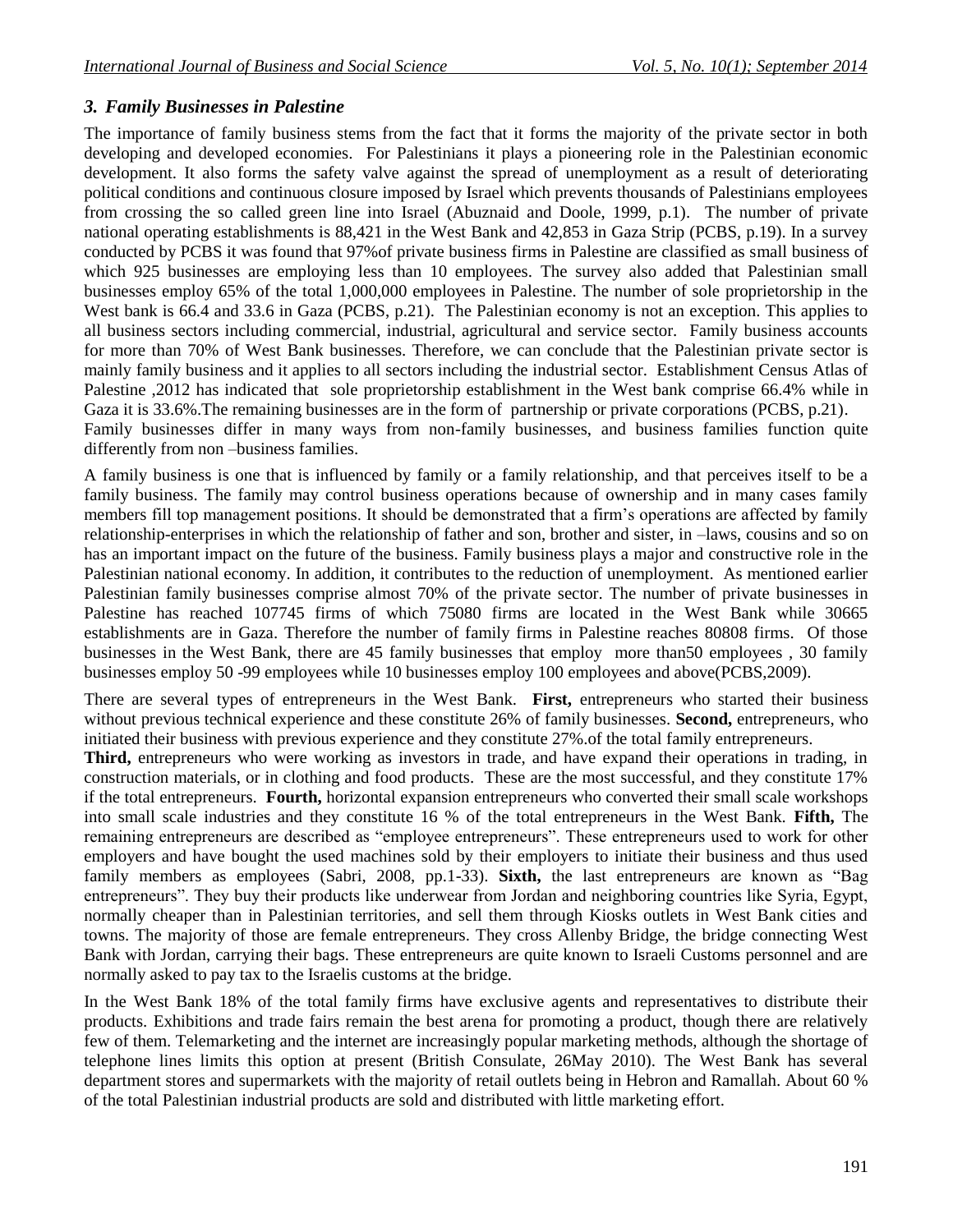#### **3.1 Palestinian Family Businesses Strengths**

It is naturally evident that family businesses in Palestine have major strengths that contribute to their success. The factors that contribute to the success of the firms vary and all depend on the manager/owner management style. The results of a survey conducted in West Bank to assess the major strengths that lead to the success of Palestinian family businesses have indicated the following factors as major strengths that contribute to the success of firms (Jabari,October,2010, pp.1-47).

- 1. Owners/managers possess the qualities, experience and skills necessary for the firm's growth and success. Such successes provide the basis for wisdom management. Palestine has the human capital: young, educated and driven people. It has been reported that Palestinians are the most highly educated people throughout the Middle East.
- 2. Manager /owner commitment. The majority of managers /owners interviewed spend over 80 hours per week working in the business. This unique feature has to do with the importance of family reputation in the West Bank hence the majority of family businesses are named either after the founder or the owner. To these managers and owners the success of the business means success for the family and vice versa. In the Palestinian culture the failure of the business will tarnish the image of the family in the eyes of the public. In fact in Palestine, as part of the Arab world, managers worry more about what others think of them more than that what they thinks is right or wrong. Examples of family firms are. AlJunaidi Dairy, Neiroukh for Steel, Al Jabriny Dairy ,Almasri Company for Cars ,Alhirbawi Mattresses Company, Al Tarifi Company, Al Zatari Company for leather and Tanning, Al Jabari Company for Stone and Marble and etcetera. All of these companies, like many others, are named after a father or member of the family.
- 3. The success of family firms has to do very much with the relationship between family members and non family members in the firm. A good relationship between them is a must for the success of the business. Maintaining a healthy family relationship in family business is another issue that the owner-manager must keep in mind. Studies on family business have shown that 3 out of 10 firms survive the next generation, with only 15% persisting to the third generation (Davis and Harveston, 1998, Kets de Varies, 1993, Ward, 1987) (Master p.8). As such, Palestinians are always keen to have good relationships with other members of the society and in many cases they go out of the legal formal system to remedy any damage in relationships. Family chiefs play a major role in mending differences between families. In Palestine any problem that is caused by any members of family business will put the family business at stake. For example, a fight between two kids in or out of school will cause one of the kids to leave that school to another one in order to avoid any further escalation. Or, in cases where death is caused to someone by a member of a family business this will cause the business to close to avoid any revenge or reprisal.
- 4. Many family businesses are managed and run by non-family members in a show of good governance. This practice of separation between ownership and management can maximize the family business competitive advantage and surely can influence the continuity of the firm. Failure to separate family from business is a great issue that can lead to the stagnation and cessation of the business (Hashash, p.26). In many family firms founders have the money but lack the experience, skills and knowledge. Therefore they resort to hiring qualified managers from outside the family to run the business.
- 5. Palestinian family business managers and owners embrace customers as the core of their vision. This is one of major strengths of family businesses and has to do with Arab culture which places a great deal of emphasis on relationships and reputation.
- 6. Patriotic reasons. The Palestinian Authority as well as business persons believe in "peace economy "as opposed to economic peace proposed by Israeli Prime Minister Binyamin Netanyahu. Netanyahu sees economic peace as an alternative to a political solution. In contrast Palestinians argued that peace should always come before anything else. Palestinians strongly believe that economic progress is crucial to the political forces that favor peace. In other words, they view a strong economy as a way to get rid of the occupation.

#### **3.2 Problems Facing Palestinian Family Businesses**

The following are causes that contribute to failure of Palestinian family business. These factors have been mentioned by owners /managers surveyed by the writer.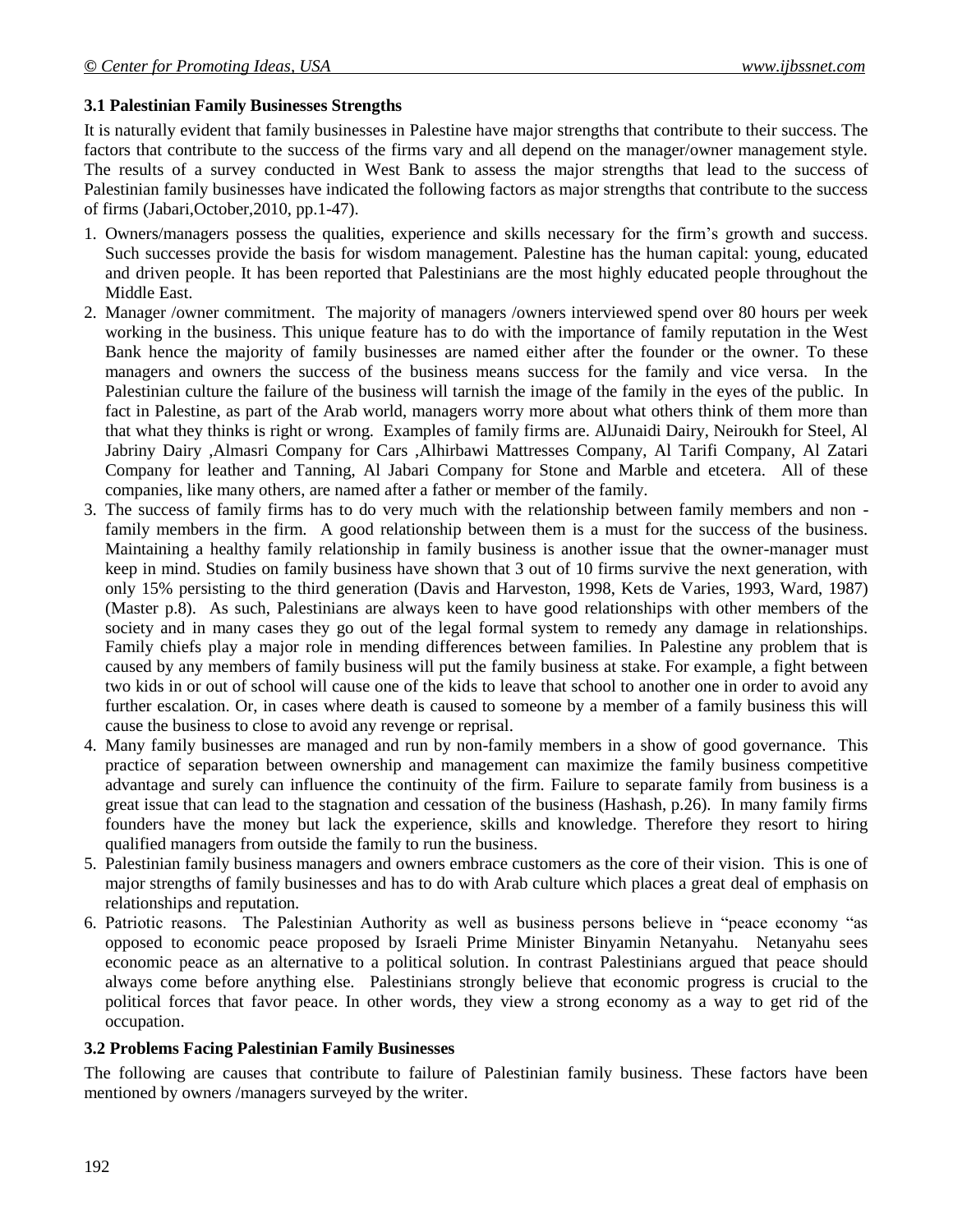- 1. Owner making decision himself without consulting with peers or others in the firm either family members or outsiders. In Arab culture as in Palestine almost 90 % of the population is Muslims. In Islamic teaching prophet Muhammad (PBUH) has taught us in Hadith (Noble Prophetic sayings) to be discreet.
- 2. Lack of management skills and improper management styles. It is evident that the majority of Palestinian owner managers of family firms employ the autocratic management style.
- 3. Employment and hiring on the basis of kinship and family relations.
- 4. Tax consideration.
- 5. Transfer of ownership.
- 6. Financial arrangements in the transfer of ownership.
- 7. Marginalizing the role of non-family members in the firm. This leads to high turnover, lack of motivation and commitment in many businesses. However, it is important to mention here that some managers view high turnover as something positive. They believe that turnover will help bring new blood to the establishment. To them, zero turnovers leads to the absence of innovation and creativity.
- 8. Allowing conflict and family feud to impact the business. In many cases where death is been caused by a relative of the owner of a business firm the business is set on fire or closed as a sign of revenge.
- 9. Conflict among the owners or management members. This in many occasions may result in the dissolving of the business and the start of other business. In many family businesses confusion exists between family and business goals.
- 10. The inherent conflict of interest among members of management. Conflict of interest is defined as putting one's interest ahead of those he or she works for. Michael Davis has defined conflict of interest as follows:" a person has a conflict of interest if,(a) he is in relationship of trust with another requiring him to exercise judgment in that other service and(b) he has an interest tending to interfere with the proper exercise of that judgment. Tom Beauchamp has proposed a similar definition. A conflict of interest occurs whenever there exists a conflict between person's private or institutional gain and that same person's official duties in a position trust (Bowie, 2005, pp.3-4).
- 11. Spoiled kids running the business and lack of confidence in them. Many businesses were dissolved immediately after the father's/manager's death. Clients and more specifically elders believe that they get well better with managers in their age. They believe that they do not get the same respect they normally get from the father or elder.

#### **3.3 Challenges Facing Palestinian Family Businesses**

Despite all the successes, Palestinian family businesses face many challenges. The challenges extend from internal and external pressures to legal and survival issues. These challenges must be dealt with seriously before they turn into a threat. Among those challenges:

**First:** *Political risk.* Political risk is an external pressure and is considered a major risk facing Palestinian family businesses whether they are private or public. Political risk is defined as:

- 1. Instability risk. Instability risk is the major risk facing Palestinian family businesses, Instability risk is caused by the occupation. Examples of instability risk include curfews, arrests, killing, closure of firms, ransacking of banks, sabotage, kidnapping, firms specific boycotts, invasion of firms and confiscation of equipment, mass labor strikes, the separation wall and rioting.
- 2. Government risk. Government risk is defined as the one that arises from the action s of government authority whether the authority is used legally or not, discriminatory regulations, expropriation and breach of contract.

**Second:** *Succession management.* Succession is one of the most important issues facing family businesses (Poe, "the SOB's".) Succession is defined as the passing of a family business from one generation to the next and the change of leadership involves a process that is usually fraught with difficulty. Davis defined succession as the transfer of leadership from one generation to the next to guarantee the stability of family possession (Davis, 1968, p.10). Succession is a biological necessity in which the younger generation succeeds the older one in order to ensure continuity (Churchill, 2010, pp.10-28). The family firm remains stable as long as the founder is the manager. Whenever the founder decides to bring a family member into a senior position then the firm becomes destabilized and conflicts begin. Succession Plan is a written plan that details the transfer of a business ownership and direction the business should take.; It includes the venture type, managers' capabilities, the entrepreneurs' vision, and environmental factors (Hodges's and Kuratku,2002,P.623) .Failing to plan, select and train successors is a fundamental problem facing Palestinian family businesses and the primary cause for discontinuity.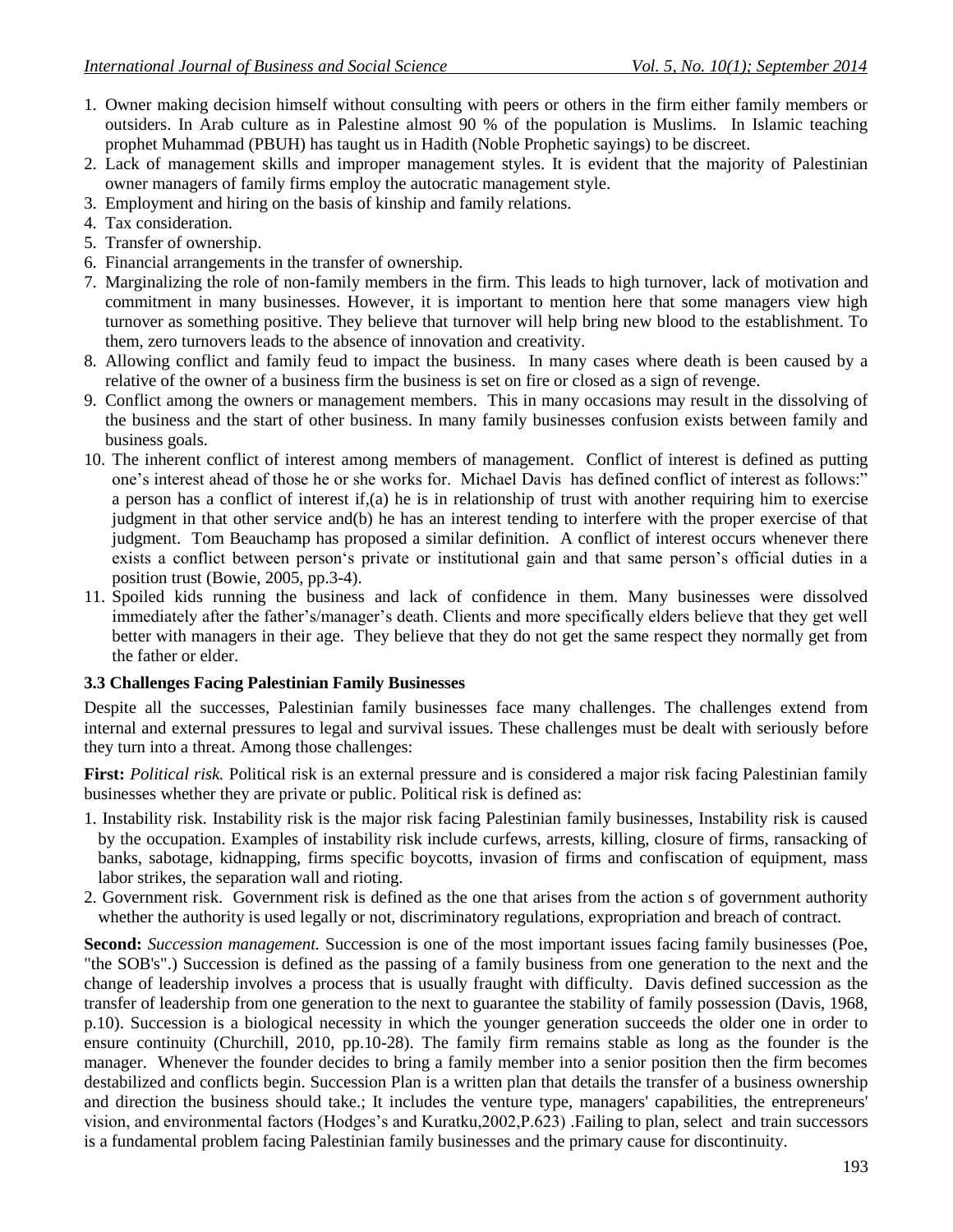The issue of continuing the family firm under further generations is a major challenge facing family businesses in Palestine. It is known in Palestinian culture that the first born son of the owner is most likely to be the successor. Very few owners select a female successor to lead the business. The succession issues cause clashes within families especially when important decisions are to be made, illogical distribution of properties among members take place, and when an incompetent manager takes control of the business (Ward, 1988, pp.105-117). The succession needs proper planning, selection and training of key human resources personnel. Formal family meetings are essential in order to have smooth and successful transfer of power. Research shows that many privately held firms go out of existence after 10 years; only three out of ten survive into a second generation while only 16 percent of all privately held enterprises make it to third generation (Kuratku and Hodhetts, 2007, P.684). In other studies it was found out that 3 out of 10 firms survive the next generation, with only 15% persisting to the third generation (Davis, 1986, PP.310-53). While Ward found that only 13% made it to the third generation of which only 3% grew significantly (Birley, 1986, pp.36-43). Succession management is not confined only confined to West Bank businesses. In the United Kingdom for example only 24 percent of UK family businesses survive to the second generation, and only 14 percent make it beyond the third (Leach, 1999 P.163). Most family businesses in Palestine do not have succession plans therefore leading to greater conflict and divisions. In Palestine succession means choosing between sons and daughters who until now, have all been harboring their own secret ambitions of succeeding when their father retires or dies, and the father himself is often ambivalent about succession because he is worried about the ability of his children and how he is to approach favoring one at the expense of the other. For Palestinian owner /entrepreneur the successor is usually the eldest son. The point in succession is to maintain successful and sustainable business in the future.

Conflict among partners of the family firm is a common phenomenon in the West Banks. In fact many family businesses have conflict among family partners. This conflict develops to the point of crippling the business and eventually dissolving the firms. The reasons behind conflict between partners of the family business are differences over distribution of profits, the heart burning of sisters –in- law (jealousy between wives of managers and or owners of the family business), conflict over tax issues which terminated many family businesses and dispute over responsibilities like management and management, marketing and human resources issues In many cases firm split into two or three firms. Prophet Mohammad (PBUH) was asked for advice about the dilemma of favoring one child at the expense of another. He replied, "I would favor the youngest until he was older; the one who was absent until he was present; and the one who was sick until he was better" (Hadith). In Islamic cultures, as in Palestine, many business owners, managers and even founders marry more than one wife. This makes the succession management process even more difficult where favoring one son from one wife at the expense of the other son from the other wife and this often leads to emotional hazards of succession. When the owner/entrepreneur may not find a competent and professional manager within the family he may hire a nonfamily outsider to be the successor perhaps only temporarily while waiting for an heir to mature and take over. **Third:** *Professionalizing the business.* Professionalizing the business is another challenge facing Palestinian family businesses. Good management is necessary for the success of any business, and the family firm is no exception. Professionalizing the business is an important step towards being able to manage potential conflicts between family and business values and goals. This issue is concerned with performance and methods and techniques of managing the family business including good governance practice.

Some good management practices for the success of a family business include (Longenecker, and Others. 178):

- 1. Stimulate new thinking and fresh strategic insights.
- 2. Develop succession plans.
- 3. Attract and retain excellent nonfamily outsiders to be the successors at least temporarily.
- 4. Create a flexible, innovative organization.
- 5. Create and conserve capital.
- 6. Prepare successors for leadership.
- 7. Exploit the unique advantages of family ownership. Another way to professionalize the business is to assign an advisory and legal board to help maintain good corporate governance.

Observing these and other practices of good management will help the business thrive and permit the family to function as a family. Disregarding these will pose a threat to the business and impose strains on family relations. **Fourth:** *Market development.* The West Bank is a small market. Gaza used to consume 40 % of food production in the West Bank.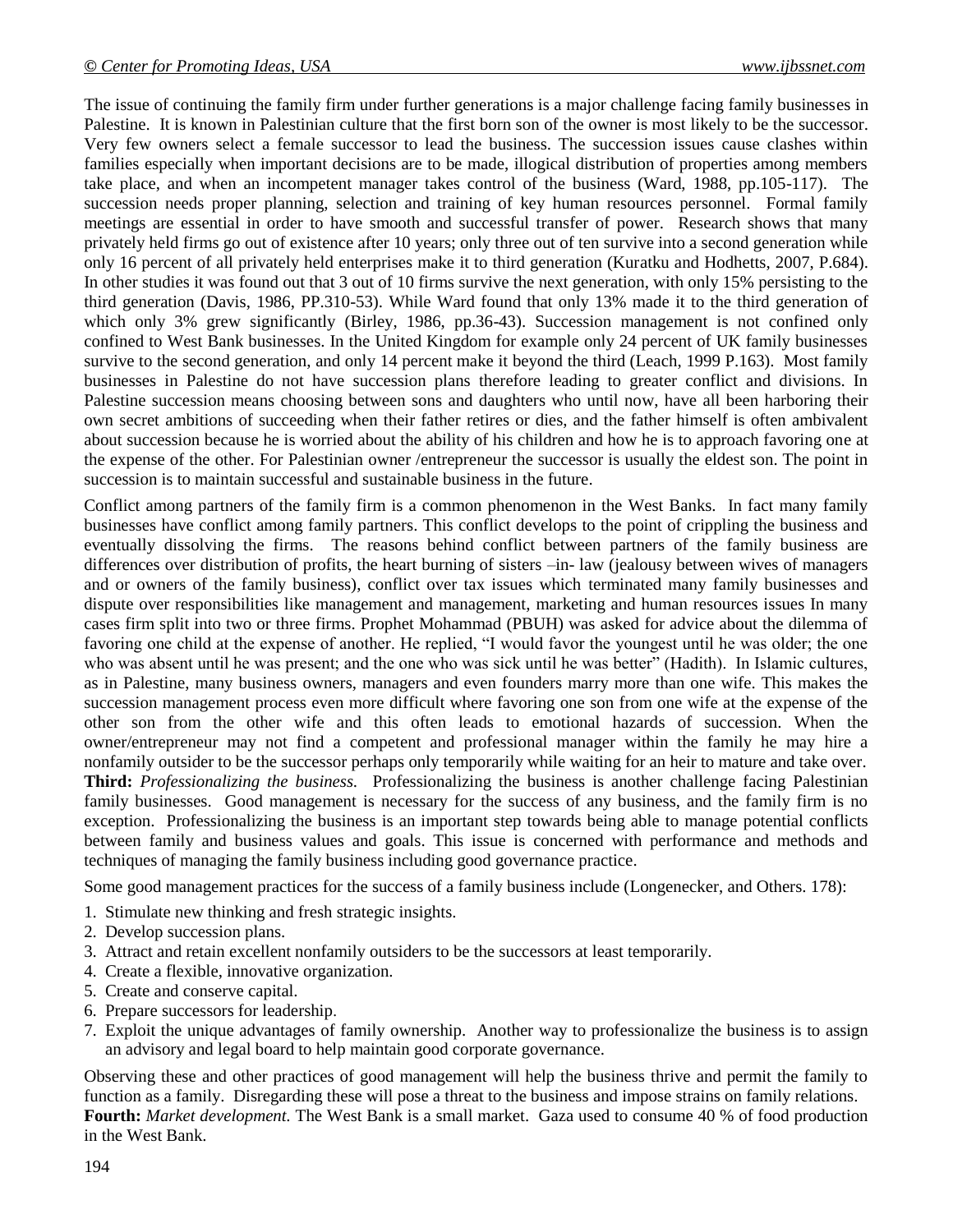With the closure of Gaza by Israel following the war on Gaza in 2008, this market share is almost lost. The same goes for East Jerusalem where Israel does not allow the selling of Palestinian goods coming from West Bank like dairy products. Special permits issued by the Israeli government are needed in order to allow the selling of Palestinian products in Gaza and Arab East Jerusalem and to the 1.4 million Palestinians living in Israel. Permits are sometimes denied or rejected. In addition to these Palestinian family businesses, we need to develop new products of potential interest to its current market to allow Palestinian businesses maintain competitive advantage. It is worth mentioning that many family businesses like shoes, textile, and food stuffs are out of business today and many family businesses closed due to the dumping of Israeli products in West Bank open market and the severe competition from China and other countries.

Fifth: *Informality*. Absence of clear policies, especially, human resource, and business norms for family members.

**Sixth:** *Larger unemployment among younger women.* The women in Palestine are relatively well educated in comparison to other less developed countries and enjoy good status as expressed by literacy rate, education, work opportunities and advanced professions. For example, the literacy rate of Palestinian women is about 87% compared to 96% for men in 2003. They also work in advanced positions. In the West Bank alone 16,566 women work in the public sector, of whom, 5 are ministers and deputy ministers (ASALA, October, 2010, P.47). It should be noted that women still face many restrictions in Palestinian society that severely hamper economic empowerment and participation (ASALA, October, 2010, P. 24). However, since the second Intifada in 2002, the occupation has not only limited people, especially women due to security concerns to move freely between cities for education or business, but also pushed many women, especially those living in rural areas, to enter the labor market. With the increase in unemployment among men and the inability of the market to absorb labor elsewhere, women started to generate coping mechanisms. More women started to engage economically, contributing to the family budget or sometimes even becoming the main source of income for the entire family (ASALA, October, 2010, P.24).

### *4. Summary and Conclusions*

This research has shed light on Palestinian family owned and managed businesses in an environment that is so complex politically and economically. It is evident from the paper that the occupation is a major obstacle in the road of sustainability and development. To achieve real sustainable development in the West Bank and Gaza, it is imperative that the occupation be lifted in order to pave the road to the establishment of a Palestinian state. Besides that, it is essential for Israel to free Palestinian private business and workers from the restrictions on access and movement, as well as access to and use of natural resources and infrastructure in accordance with 2005 Agreement on movement and access in the West Bank and Gaza Strip as determined in the Oslo accords (Oslo Accords, September 13, 1993). It is important that Israel allows the construction of the four industrial terminals in the West Bank. The completion of these terminals will create thousands of jobs, encourage foreign and private sector investment and will strengthen entrepreneurship and productivity for family business and the growth of the private sector at large.

Yet, despite all hardships and because of their cultural and linguistic skills, the Palestinian entrepreneurs have facilitated the access of foreign investors to the local market. The Palestinian entrepreneurs maintain strong social and economic networks both inside and outside the Palestinian territories and achieved major successes in the area of sustainability and entrepreneurship.

To sum up, this paper has outlined major strengths of Palestinian family businesses and challenges that need to be taken seriously by family business founders and /or owners like succession issues and other corporate governance practices. The paper identified, probed and analyzed the types and characteristics of Palestinian entrepreneurs, their enterprises and the impact of family businesses on the Palestinian economy. It highlighted the major strengths and challenges facing Palestinian family businesses and the impact of wars and political instability on the sustainability of Palestinian economy. It is evident from the paper that the key to analyzing problems and identifying successful solutions in this complex situation is to end the occupation, establish a Palestinian state to live in peace and security side by side with its neighbor Israel and for business entrepreneurs to develop a keen ability for viewing the business as entity separate and apart from the family unit.